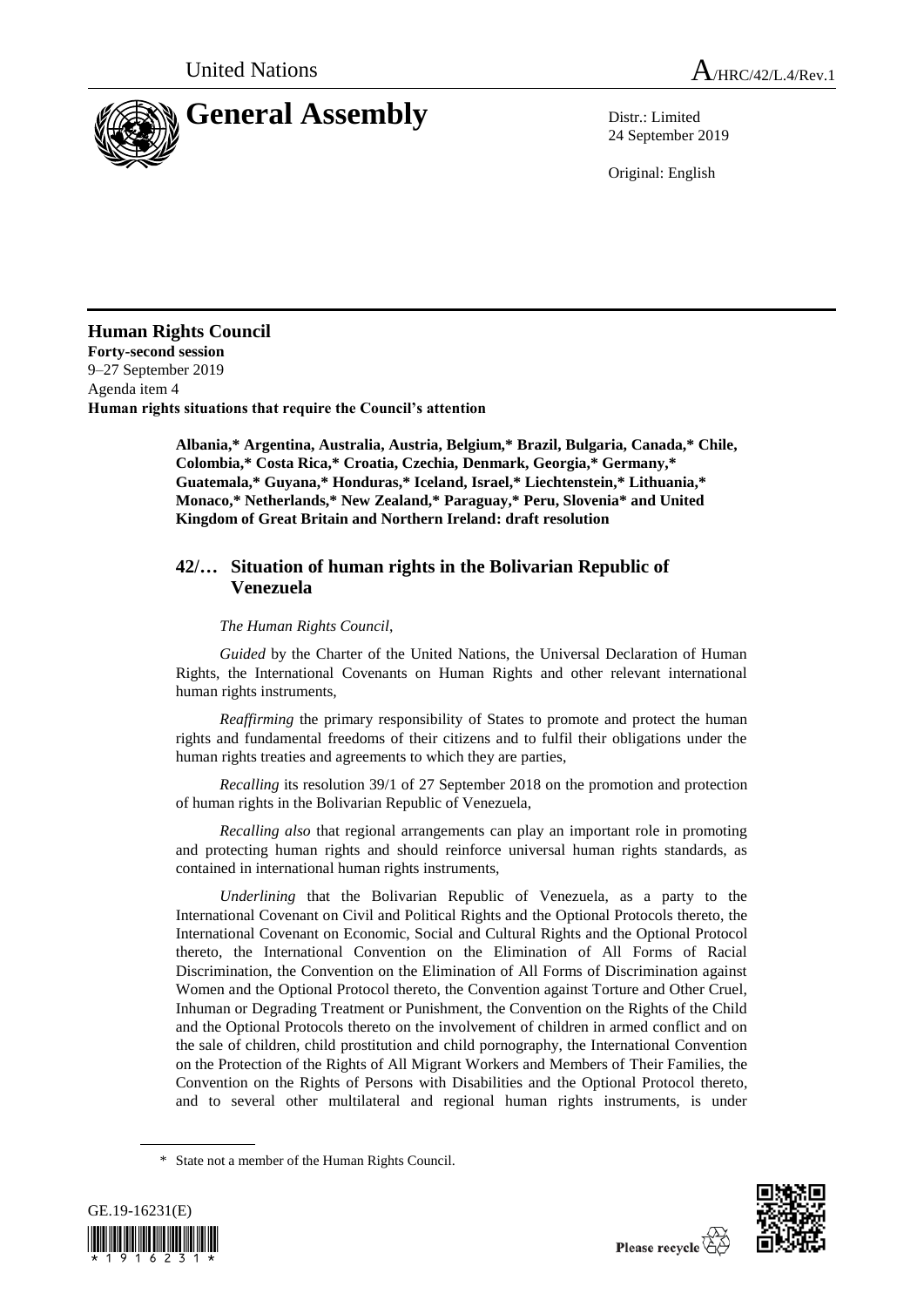international obligations to ensure respect for the promotion and protection of the human rights of all individuals within its territory and subject to its jurisdiction,

*Expressing grave concern* at the alarming situation of human rights in the Bolivarian Republic of Venezuela, which includes patterns of violations directly and indirectly affecting all human rights – civil, political, economic, social and cultural – in the context of the ongoing political, economic, social and humanitarian crisis, as stated in the reports of the United Nations High Commissioner for Human Rights and of other international organizations,

*Expressing alarm* at the erosion of the rule of law in the Bolivarian Republic of Venezuela,

*Expressing deep concern* at the range of interrelated violations of economic and social rights in the Bolivarian Republic of Venezuela, particularly the rights to adequate food and to the highest attainable standard of physical and mental health, including severe food, medicines and vaccines shortages,

*Expressing particular concern* at the disproportionate impact of the crisis on the rights of women and children, and in particular on girls, indigenous peoples and other vulnerable groups,

*Expressing deep concern* for the more than 4 million people compelled to leave the Bolivarian Republic of Venezuela and also that the 2019 Venezuela Humanitarian Response Plan identifies a population of seven million in need because of, inter alia, violations of the rights to food and health, violence and insecurity, the collapse of basic services, the deterioration of the education system, lack of access to pre- and post-natal care, and insufficient mechanisms for protection from violence and persecution on political grounds,

*Welcoming* the efforts of neighbouring and other countries of the region to host Venezuelan migrants, refugees and asylum seekers, and acknowledging the socioeconomic consequences of the large-scale flow of Venezuelans into those countries,

*Welcoming also* the humanitarian assistance provided by the United Nations and other humanitarian agencies, as well as the publishing of the first Venezuela Humanitarian Response Plan,

*Acknowledging* the ongoing efforts of human rights defenders, journalists, health professionals, politicians, civil servants and other civil society stakeholders in the Bolivarian Republic of Venezuela to call attention to and document violations and abuses of international human rights law,

*Welcoming* the mission of the Office of the United Nations High Commissioner for Human Rights from 11 to 22 March 2019 to prepare the visit of the High Commissioner to the Bolivarian Republic of Venezuela from 19 to 21 June 2019, and the resulting commitments, including with regard to the establishment of a permanent presence of the Office of the High Commissioner in the country, and welcoming also the presence of officers from the Office in the Bolivarian Republic of Venezuela between June and July 2019, and since 1 September 2019,

*Welcoming also* the ongoing dialogues between the High Commissioner and the Venezuelan authorities, and urging the Venezuelan authorities to fulfil the commitments made with the High Commissioner, including the continued presence of the Office of the High Commissioner in the country, allowing monitoring and cooperation throughout the country, and granting it access to places of detention,

*Noting with appreciation* the work of the Organization of American States, the Inter-American Commission on Human Rights and the Inter-American Court of Human Rights for the promotion and protection of human rights in the Bolivarian Republic of Venezuela,

*Mindful* that the Prosecutor of the International Criminal Court has decided to open a preliminary examination of the situation in Venezuela to analyse crimes allegedly committed in this State Party since at least April 2017, in the context of demonstrations and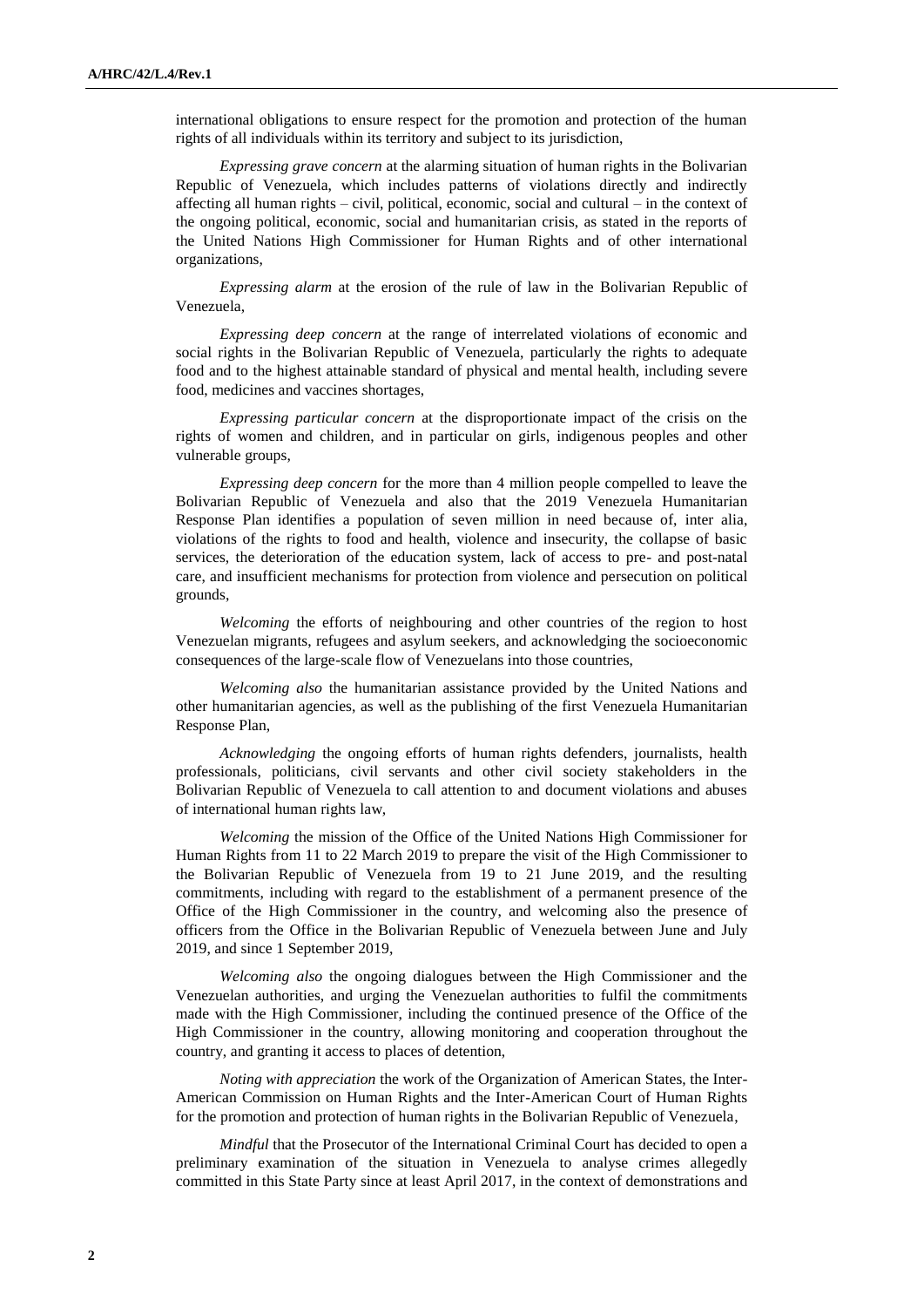related political unrest, and recalling that the Bolivarian Republic of Venezuela is a State party to the Rome Statute of the International Criminal Court,

*Aware* of the recommendation made by the High Commissioner to the Human Rights Council in the report on the situation of human rights in the Bolivarian Republic of Venezuela that the Council focus on ensuring prevention, investigation, the fight against impunity, accountability, reparations and guarantees of non-repetition of human rights violations and abuses in the Bolivarian Republic of Venezuela,

*Affirming* its strong conviction that there can only be a peaceful and democratic solution to the current crisis in the Bolivarian Republic of Venezuela, which lies with the Venezuelans, without any sort of foreign military, security or intelligence interference, and that such a solution requires free, fair, transparent and credible presidential elections, in accordance with international standards, and expressing support for relevant diplomatic efforts in this regard,

1. *Welcomes* the report of the United Nations High Commissioner for Human Rights on the situation of human rights in the Bolivarian Republic of Venezuela, <sup>1</sup> and requests the High Commissioner to present it at the General Assembly at its seventy-fourth session;

2. *Strongly condemns* all violations and abuses of international human rights law in the Bolivarian Republic of Venezuela, and urges the Venezuelan authorities to implement fully and immediately the recommendations contained in the report of the High Commissioner and the commitments reached during the High Commissioner's visit;

3. *Strongly condemns* the widespread targeted repression and persecution on political grounds in the Bolivarian Republic of Venezuela, including the excessive use of force against peaceful protests, the excessive use of force during security operations, arbitrary detention, torture, ill-treatment, extrajudicial executions and enforced disappearances by security forces, such as the Fuerzas de Acciones Especiales and progovernment civilian armed groups;

4. *Expresses grave concern* at the fact that there have been at least 6,000 killings resulting from security operations in the Bolivarian Republic of Venezuela since January 2018 and that, according to information analysed by the High Commissioner, many of these killings may constitute extrajudicial executions;

5. *Deplores* the systematic abuse of State institutions in the Bolivarian Republic of Venezuela, accelerating the erosion of the rule of law and of democratic institutions, such as the National Assembly, including through violations of its independence and by stripping members of the National Assembly of their parliamentary immunity and arbitrarily arresting them, as well as through arbitrary arrests, torture, ill-treatment, death threats, surveillance, intimidation and harassment against their relatives;

6. *Urges* the Venezuelan authorities to immediately release all political prisoners and all other persons arbitrarily deprived of their liberty, and with urgency the 27 persons detained and identified as priority cases by the High Commissioner in her oral update to the Human Rights Council at its present session ; to conduct prompt, effective, thorough, independent, impartial and transparent investigations into all human rights violations; to halt, publicly condemn, punish and prevent all acts of persecution and targeted repression based on political grounds; to cease and prevent the excessive use of force during demonstrations; and to adopt effective measures to protect human rights defenders and media workers;

7. *Condemns* the closing of dozens of print media, the shutdown of radio stations, the banning of television channels and the regular blocking of social media platforms, as well as the detention of journalists and the arbitrary detention of people expressing opinions on social media;

<sup>1</sup> A/HRC/41/18.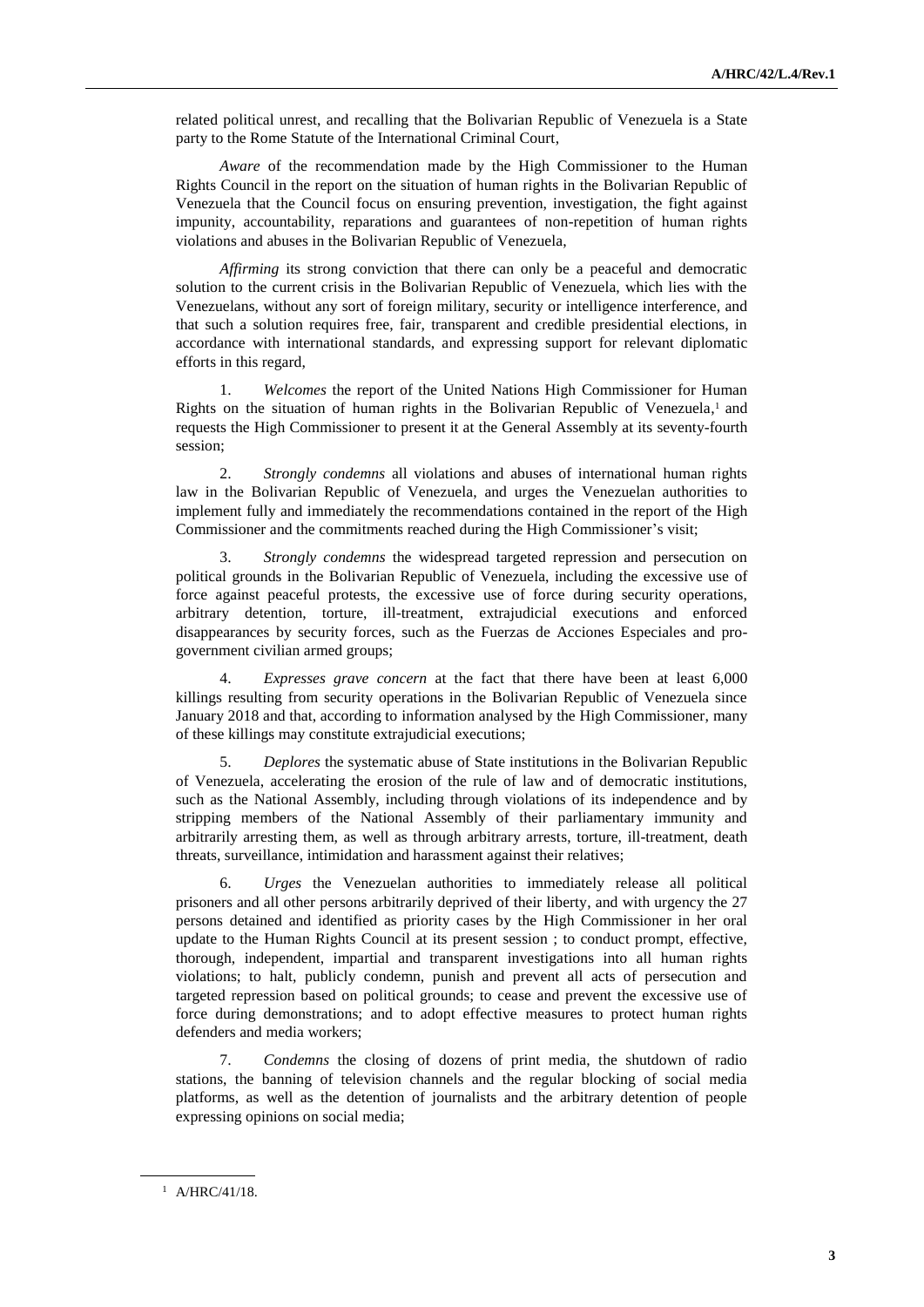8. *Deplores* the systematic denial of the rights of victims of human rights violations in the Bolivarian Republic of Venezuela to truth, justice and reparation, and that impunity has allowed the recurrence of violations, emboldened perpetrators and side-lined victims, and in this regard calls upon the Venezuelan authorities to take effective measures to restore the independence of the justice system and to ensure the impartiality of the Office of the Attorney-General and the Ombudsman;

9. *Expresses great concern* at the severe economic and social crisis in the Bolivarian Republic of Venezuela, which has a profound effect on the right to the enjoyment of the highest attainable standard of physical and mental health and the right to an adequate standard of living, including right to adequate food, related to the collapse of public services;

10. *Expresses deep concern* at the fact that the main food assistance programme does not meet basic nutritional needs of the population, and that at least 3.7 million people are malnourished in the Bolivarian Republic of Venezuela;

11. *Expresses further concern* at the widespread lack of availability of and access to vaccines, medicines and treatment, and at the deterioration of conditions in hospitals, clinics and maternity clinics, which results in, inter alia, the re-emergence of previously controlled and eliminated diseases, including vaccine-preventable diseases, and increased risks of contracting HIV and other sexually transmitted infections;

12. *Urges* the Venezuelan authorities to take all measures necessary to ensure the availability and accessibility of food, water, essential medicines and health-care services to all those in need, including comprehensive preventive health-care programmes, with particular attention to children's and maternal services, and urges the Venezuelan authorities to accept all necessary humanitarian assistance, delivered in accordance with international humanitarian principles;

13. *Strongly condemns* discrimination based on political grounds in access to food assistance and other social programmes against Venezuelans increasingly relying on them to have access to minimum levels of income and food, and urges that all social programmes be provided to all those in need in a transparent, non-politicized and nondiscriminatory manner;

14. *Expresses grave concern* at the disproportionate and differentiated impact of the crisis in the Bolivarian Republic of Venezuela on the human rights of women and girls, the lack of comprehensive health-care services and the insufficient provision of underlying determinants of health, including water and adequate nutrition, the deterioration of immunization and preventative health programmes, and accounts of increased rates of maternal mortality, adolescent pregnancy, malnutrition and preventable diseases;

15. *Urges* the Venezuelan authorities to adopt appropriate measures to address reported acts of violence and harassment, sexual violence against women and girls in detention in the Bolivarian Republic of Venezuela, which includes accounts of physical, sexual and verbal abuse, threats and intimidation, the sexual exploitation of women and girls for food, protection and privileges, and the ill-treatment, torture and denial of rights of women human rights defenders, nurses, teachers and civil servants, women political prisoners and detainees in detention centres;

16. *Underlines with grave concern* that the crisis in the Bolivarian Republic of Venezuela also has a disproportionate and differentiated impact on the human rights of indigenous peoples, particularly on their rights to an adequate standard of living, including their rights to food and to health and on their collective rights as indigenous peoples, particularly their rights to their traditional lands, territories and resources;

*Strongly condemns* the violation of various individual and collective rights of indigenous peoples, in particular in the Arco Minero del Orinoco region, including the excessive use of force, extrajudicial killings, ill-treatment, forced displacement and violations of their rights to maintain customs, traditional ways of life and a spiritual relationship with their land;

18. *Deplores* the obstacles that Venezuelans on the move face in the Bolivarian Republic of Venezuela to obtain or legalize documentation, and the fact that those leaving or re-entering the country are often victims of extortion and requisitions;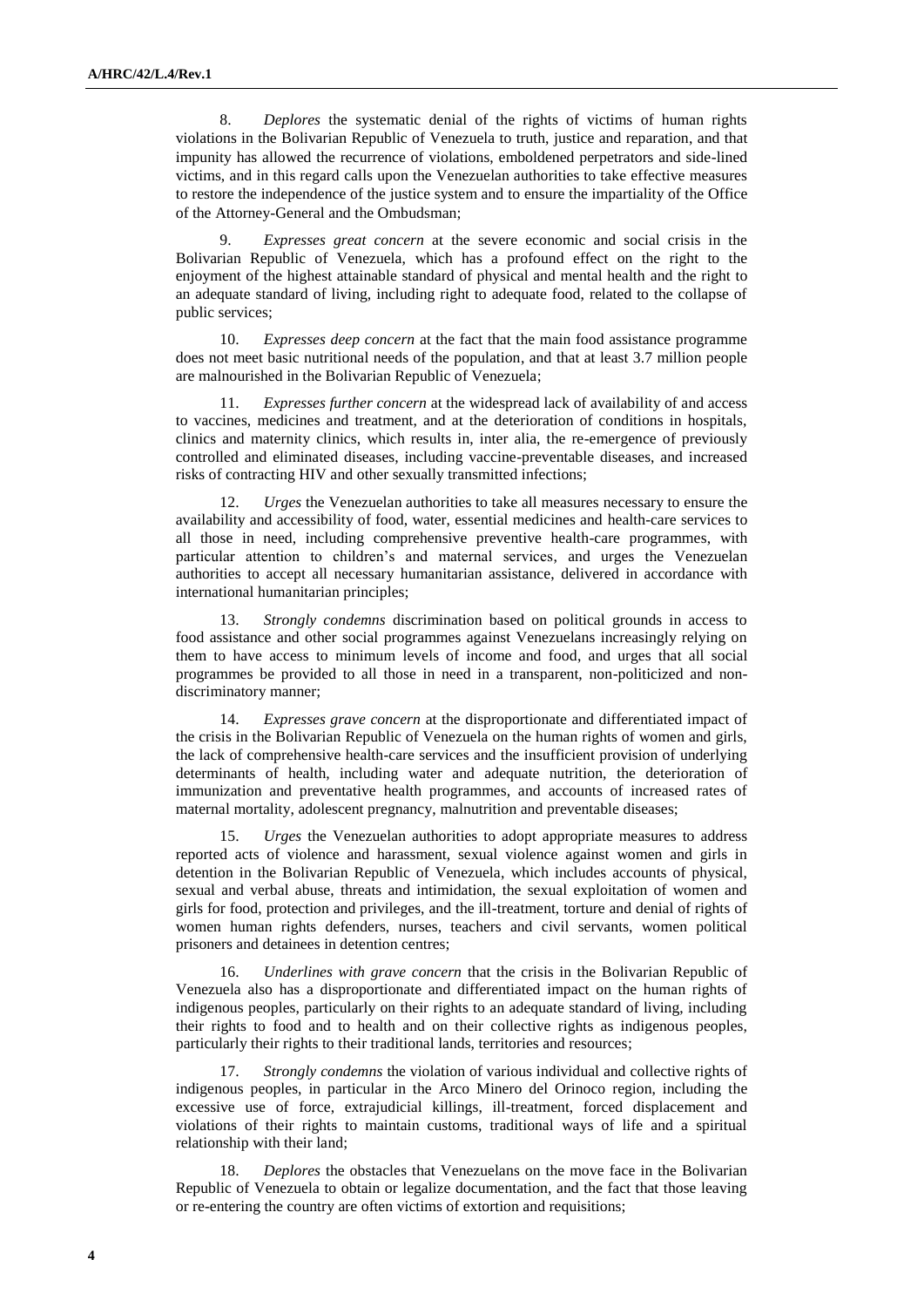19. *Urges* the international community to continue to provide and to scale up support to enable host countries to respond to the growing needs of Venezuelans on the move, including the particular needs of women, children, older persons, persons with disabilities and indigenous peoples;

20. *Encourages* relevant thematic special procedure mandate holders to pay particular attention, within their respective mandates, to the situation of human rights in the Bolivarian Republic of Venezuela;

21. *Encourages* the Venezuelan authorities to cooperate with the abovementioned mandate holders, particularly in the context of the commitments made with the High Commissioner to receive 10 special procedure mandate holders within the next two years, in particular the Working Group on Enforced or Involuntary Disappearances, the Special Rapporteur on the independence of judges and lawyers, the Special Rapporteur on extrajudicial, summary or arbitrary executions, the Working Group on Arbitrary Detention, the Special Rapporteur on the right to food, the Special Rapporteur on the right of everyone to the enjoyment of the highest attainable standard of physical and mental health, the Special Rapporteur on torture and other cruel, inhuman or degrading treatment or punishment and the Special Rapporteur on the rights of indigenous peoples;

22. *Requests* the High Commissioner to continue to monitor and report on the situation of human rights in the Bolivarian Republic of Venezuela, including through the presentation of oral updates to the Human Rights Council at its forty-third and forty-fifth sessions, and to prepare a comprehensive written report on the situation of human rights in the Bolivarian Republic of Venezuela, with a special focus on the independence of the justice system and access to justice, including for violations of economic and social rights and the situation of human rights in the Arco Minero del Orinoco region, and to present the report to the Council at its forty-fourth session, to be followed by an interactive dialogue;

*Invites* the High Commissioner to present an oral update to States Members and observers of the Human Rights Council on the situation of human rights in the Bolivarian Republic of Venezuela through the modalities of the Council, in accordance with Council resolution 5/1 of 18 June 2007, before the end of 2019;

24. *Decides* to establish, for a period of one year, an independent international fact-finding mission, to be appointed by the President of the Human Rights Council, and to dispatch that mission urgently to the Bolivarian Republic of Venezuela to investigate extrajudicial executions, enforced disappearances, arbitrary detentions and torture and other cruel, inhumane or degrading treatment since 2014, with a view to ensuring full accountability for perpetrators and justice for victims, and requests the mission to present a report on its findings to the Council during an interactive dialogue at its forty-fifth session;

25. *Urges* the Venezuelan authorities to cooperate fully with the fact-finding mission, to grant it immediate, full and unfettered access to and throughout the country, including to victims and places of detention, and to provide it with all the information necessary to fulfil its mandate;

26. *Requests* the immediate operationalization of the fact-finding mission and also requests that the Office of the High Commissioner be provided with all the resources necessary to fulfil the mandate;

27. *Decides* to remain actively seized of the matter and to consider further measures, including the establishment of a commission of inquiry if the situation continues to deteriorate and/or the Venezuelan authorities do not meaningfully cooperate with the Office of the High Commissioner;

28. *Urges* the Venezuelan authorities to engage with the United Nations human rights system, in particular by submitting overdue reports to the treaty bodies and by cooperating with the Office of the High Commissioner and the mechanisms of the Human Rights Council, including by the full and timely implementation of all commitments made during the visit of the High Commissioner, in particular to allow the Office of the High Commissioner to maintain a presence in country, and to allow its staff, both in the field and headquarters-based, full, unrestricted and unmonitored access, and to ensure that all individuals have unhindered access to and can communicate with the United Nations and other human rights entities without fear of reprisal, intimidation or attack;